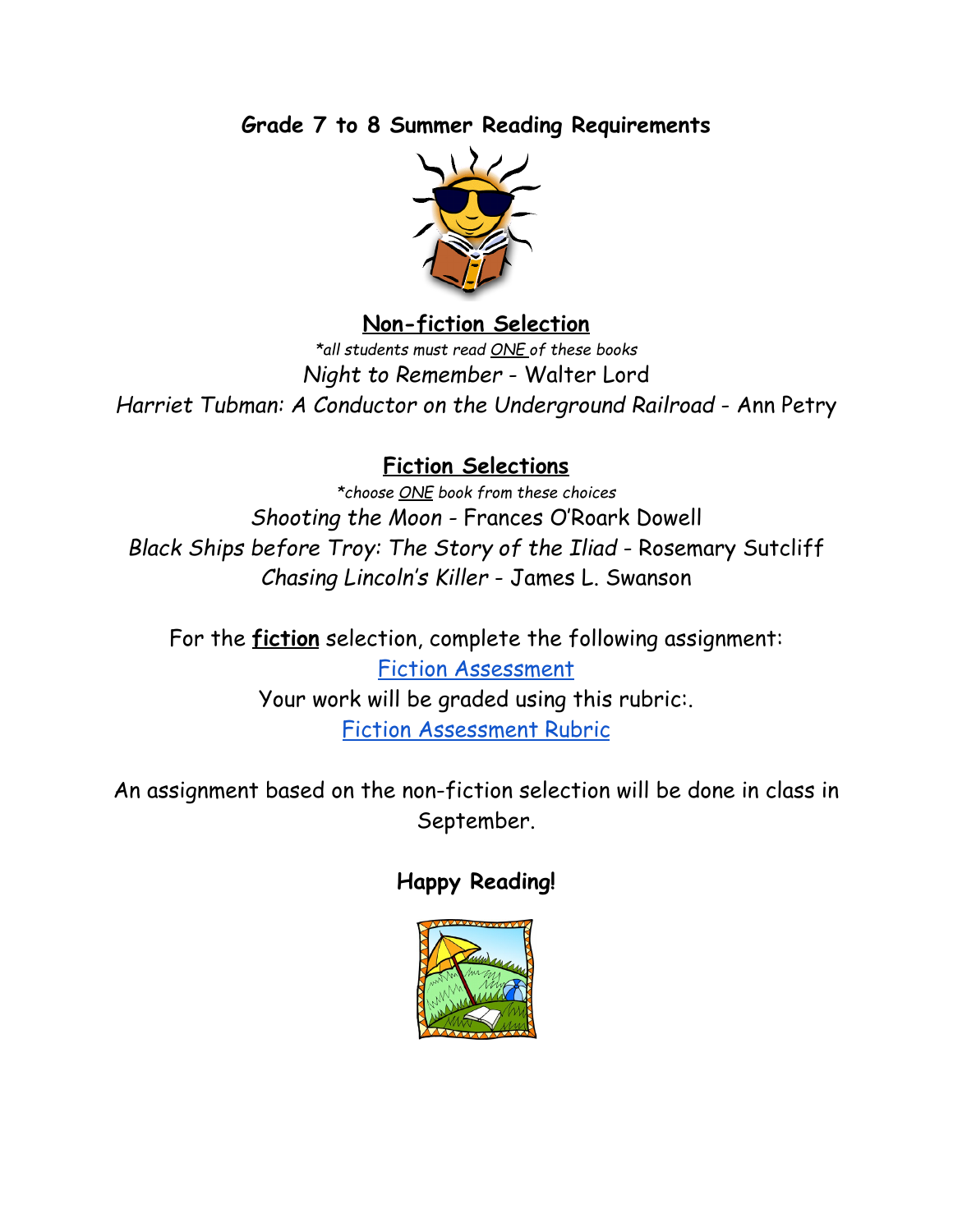### Summer Math Grade 8

- 1. On web go to www.progressinmathematics.com
- 2. Click on Progress In Mathematics, Foundations of Algebra, Grade 8
- 3. "Skills Update" will appear. Print out 10 different worksheets under "Instruction" and complete by September.
- 4. Have a nice summer!